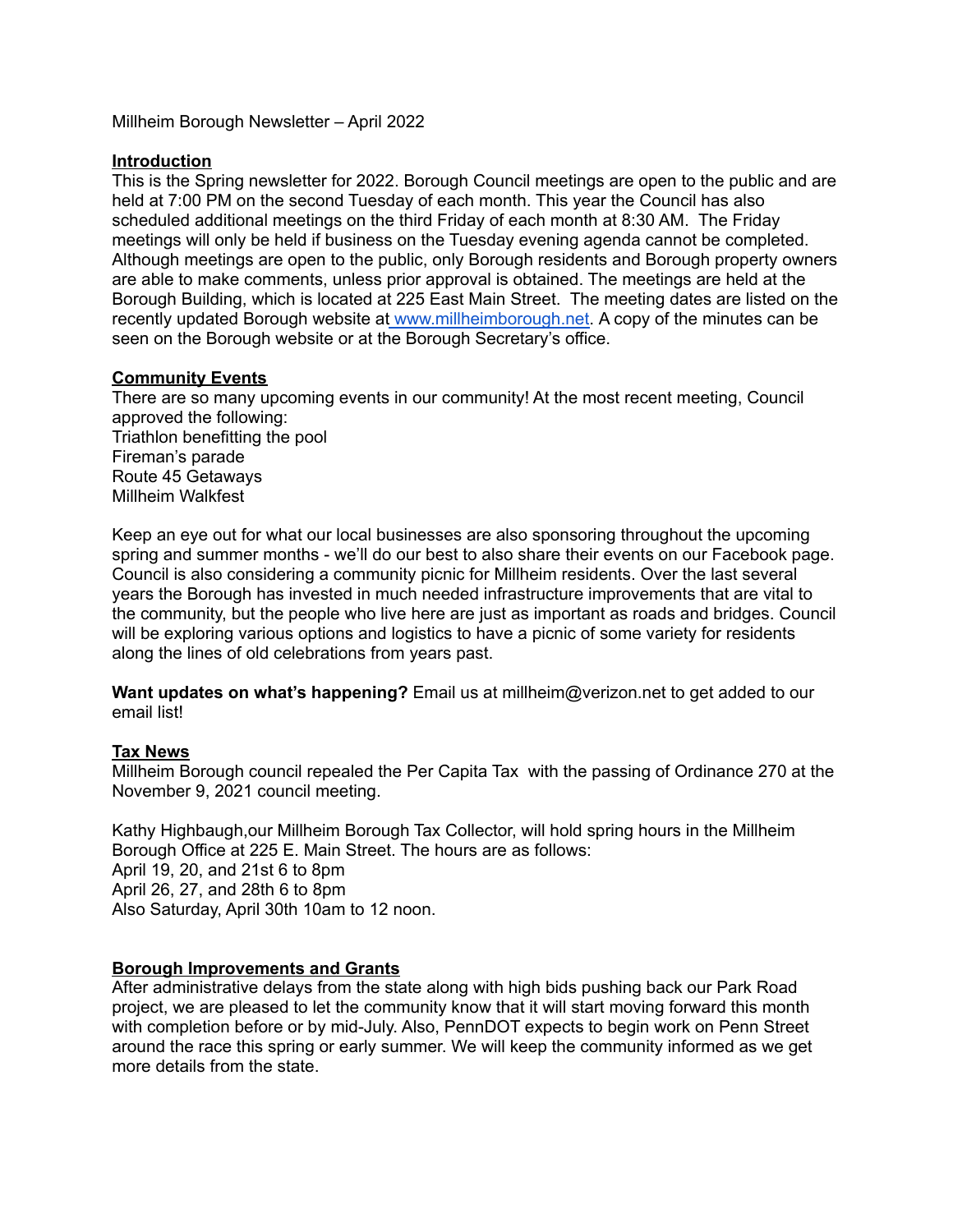Earlier this year, the Borough received a grant for \$404,000 from the Department of Community and Economic Development to add an equalizer tank and replace filter membranes at the sewer plant. The Borough is working with the engineer on quotes and we feel confident that the grant funding should fully cover project costs.

Council has approved the use of American Rescue Plan Funds to replace the dam weir and filter plant screen on our water system in the summer or fall of this year. A grant application was also made for a competitive state program to finance the replacement of the raw water line that runs from the dam to Rt. 445 that was originally installed in 1905 - a decision should be made by the state in the fall of this year.

# **Spring Cleanup Collection Dates**

Brush Cleanup will be April 18th to the 22nd. Leaf Cleanup will be April 25th to April 29th.

Please refer to the enclosed notices:

Please note brush pickup is only for small branches and limbs. Branches must be less than 4 inches in diameter. Brush and limbs should be neatly stacked beside a named road for easy access for the Borough employees. If a Borough resident cut down a tree simply to remove the tree, Borough employees will not pick up the branches, limbs, or trunk.

### **Collected brush must be available for pick up on Monday, April 18th by 7am. Collected leaves must be available for pick up on Monday, April 25th by 7:00 AM.**

Throughout each week the Borough's friendly maintenance team will be making one single pass on each street for brush and the next week one single pass on each street for leaves. Once your brush and leaves have been picked up on a street or alley the crew will not be back to pick up anymore on the same street or alley. Brush and leaves are not picked up simultaneously. The first week is strictly brush, the second week is strictly leaves. Clean up will be held weather permitting.

#### **Please check our web page [www.millheimborough.net](http://www.millheimborough.net/) or our Facebook page for any updates or changes due to weather.**

# **Borough Maintenance and Clean up**

If residents happened to notice this winter, our maintenance staff tried a new snow removal schedule. Due to complaints in prior years about middle-of-the-night parking area clean up after more major snow events, they switched to a two shift system to clean spaces beginning in the evening. The Borough has saved substantial overtime costs with the new schedule, and Main Street residents are not being kept awake. Now that our newest maintenance employee has received appropriate training on plow routes and procedures, we hope this next winter will be even more efficient and we are looking at extra signage to help to better alert drivers coming into town.

Along with winter maintenance, the Borough staff is looking at projects for some spring clean up and beautification. We are happy to take suggestions from residents about Borough-owned properties. We will be working with a local 4H group and other regular community volunteers to spruce up plantings and the playground by the Borough building. Additionally, a portion of the Borough beautification fund was allocated in 2021 towards purchasing some duck feeders with appropriate feed near areas where our duck population typically congregates. Council is also looking into places where bike racks and benches could also be placed while we continue work with the Centre County Conservation District on plantings near the race to help with erosion. We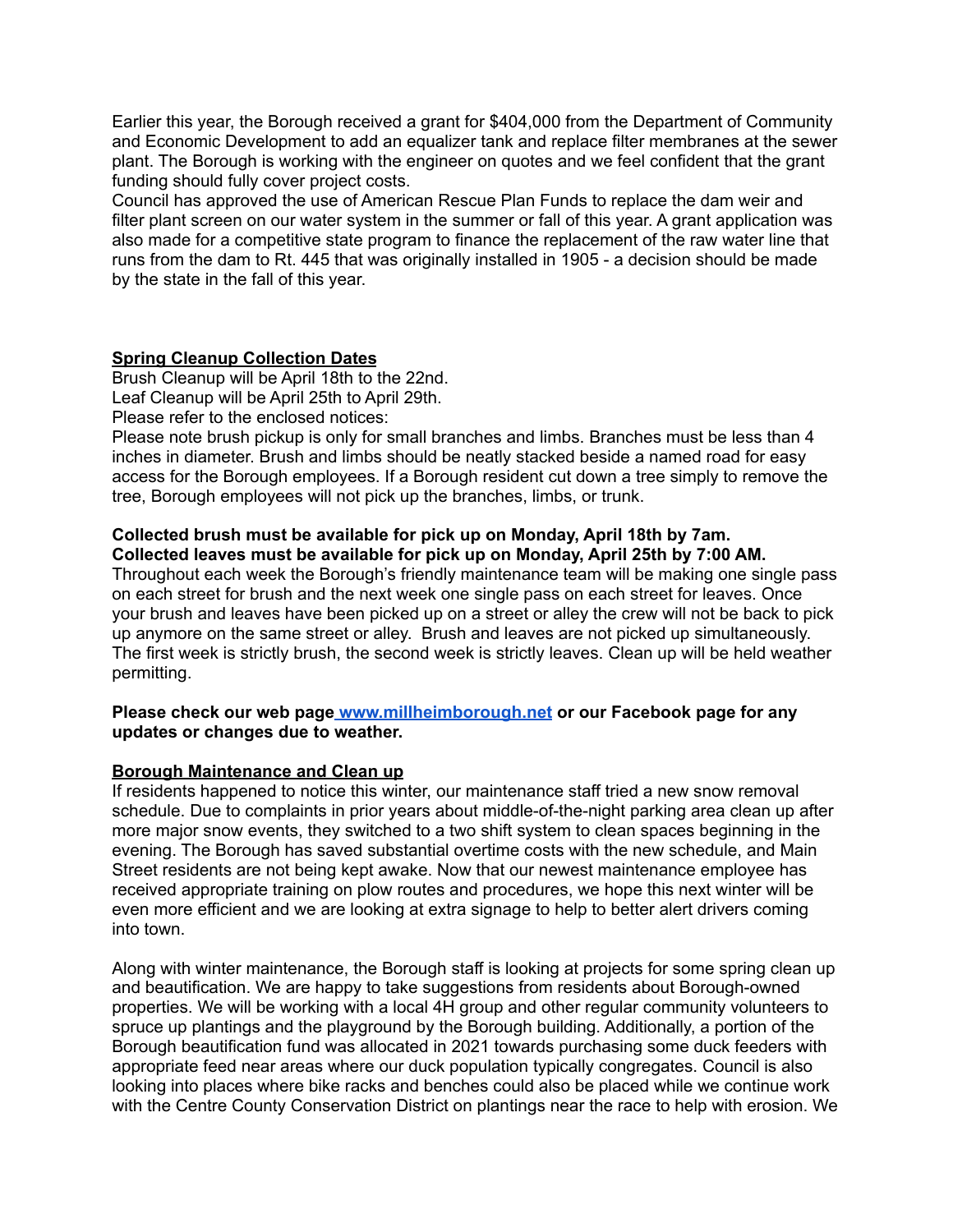hope the community joins us as folks are able in our spring clean up and beautification efforts even pulling a few weeds here and there can make the Borough a little more welcoming as we get ready for all sorts of events in the coming months!

# **Borough Ordinances**

Have any code enforcement or permit concerns, issues, or questions? Contact Code Enforcement at 814-349-8177. **The Code Enforcement Officer only responds to complaints received.** Residents must be willing to sign a written complaint if necessary. Their office is at 225 East Main Street. Ordinances that commonly lead to complaints are as follows:

- Ordinance 263, Chapter 21, Part 2, Section 106 Grass, Weeds, and Other Vegetation a Nuisance under Certain Conditions.
- The sections of the sewer ordinance regulating sump pumps, Ordinance Chapter 18 Sewer: Section J. Prohibited Wastes, Paragraph 299.1; Section L. Violations and Enforcement; Section M. Miscellaneous, Paragraph 299.32 Right of Access. It is illegal to have your sump pump discharge into the Borough sewer system. Borough employees will be monitoring households with sump pumps and violators will be prosecuted. The Borough code permits Borough employees the right to inspect household sump pumps without notification to the homeowner. We appreciate your cooperation.
- Ordinance Chapter 21, Part 2, section 202 Snow, sleet and ice must be removed from sidewalks within 24 hours after the end of the precipitation. Vehicles must be moved from all streets, alleys and the municipal parking lot at Fountain Park, on which Borough employees remove snow.
- Ordinance Chapter 7 This applies to outdoor burning. Only paper, cardboard, and wood are allowed to be burned outside. Burning must be done in an approved container.
- Ordinance Chapter 21- All signs require a permit and must be approved by Borough Council before the sign is erected. If the sign is within the historic district of the Borough it must also be approved by the Historic Board.
- Ordinance Chapter 2, Part 1, section 103 This refers to animal droppings and proper clean up and disposal of them. Citizens are required to clean up after their animals. Please be respectful of our neighbors and guests.

To review our Borough Ordinances, they are available at [www.millheimborough.net](http://www.millheimborough.net/)

#### **Parking Reminder**

Residents need to be mindful of the parking signs posted on Borough streets. **There is a two hour restriction, between the hours of 8 AM and 5 PM on parts of East and West Main Street** as well as no parking as marked by signage, parking in the no parking areas creates safety and travel issues within the borough. A reminder that much of Penn Street is 'No Parking' on both the east and west sides of the street. **The Borough has approved, and will hold a final vote in May, the addition of a 15 minute parking spot directly in front of the Post Office.** After consulting with Post Office staff, we hope this will provide additional accessibility to the Post Office on busier days.

#### **Water and Wastewater News**

#### Water Plant:

Please notify the Borough office of any loss of water pressure. Keeping our water use under control helps keep the operating costs down. The Borough continues the planning process to replace the water line from the reservoir on Philips Creek to the water treatment plant, then along North Street to Main Street.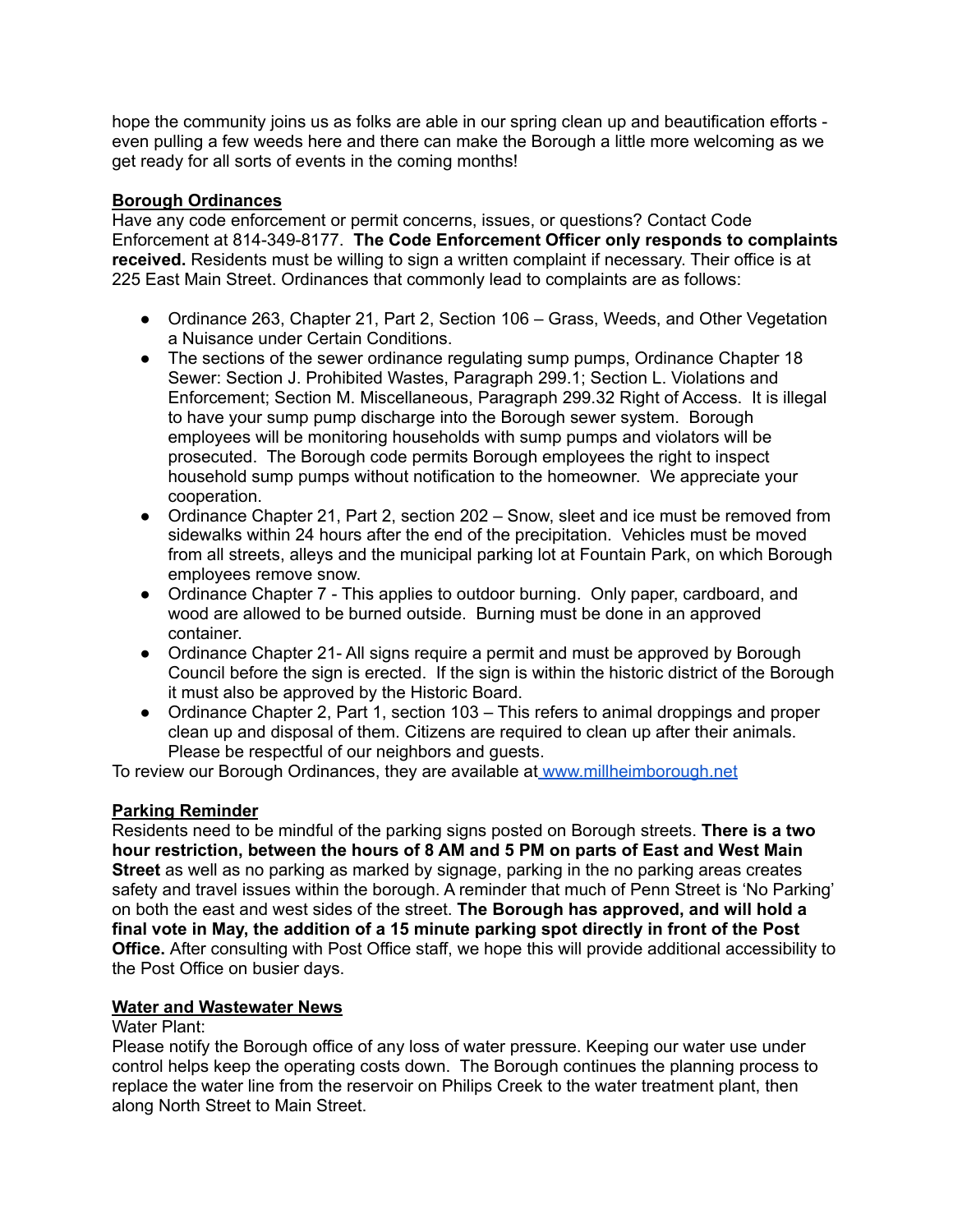### Sewer Plant:

Millheim Borough provides sewage collection and treatment to the residents and businesses within the Borough. It is important that any sewage from the Borough is of such a nature that will not harm or hinder the treatment process. The Borough's wastewater plant continues to discharge an exceptional effluent to Elk Creek. Even as the treatment plant operates well, please remember that water from sump pumps and downspouts is prohibited. Additional water from these sources increases operating costs at all aspects of the treatment process.

### What can you do to help?

- Minimizing or eliminating the use of garbage disposals will significantly reduce the amount of grease, solids, and organic material in the sewage. Though a household convenience, a garbage disposal sends highly organic food scraps, vegetable peelings, cuttings, bones, and other food wastes into the sewer system, where this increases operational costs and is easily minimized. We ask that you place food waste into garbage cans or utilize a compost pile if possible.
- Never pour oil or grease down the drain. Allow cooked fats, oil, or grease to cool and pour them into a container that can be tossed into a garbage can.
- Scrape plates, pots, and pans into the trash to remove waste prior to rinsing.
- Use sink strainers to catch food waste during dishwashing.
- Do not allow any rags or debris to enter the collection system. This has caused pumps to clog at the treatment plant.
- Disposable items such as baby wipes should not be flushed into the sewer system. These items do not disintegrate like toilet paper and can clog the system.

### **We know that we include the above reminders in every newsletter, but please be aware that when items are put into the sewer system that should not be there, it comes with an expense to the Borough and ultimately the ratepayers. For example, this winter the Borough had to spend over \$2,000 to flush stuck items such as a gatorade bottle and toilet brush.**

# **East Penns Valley Branch Library**

The library has posted hours on Mondays from 10:00 AM to 1:00 PM, Tuesdays from 4:00 PM to 7:00 PM, Thursdays from 10:00 AM to 1:00 PM and 6:00 PM to 8:00 PM and Saturdays from 11:00 AM to 3:00 PM. Access to computers and the internet is one of the many resources available at the library. Stop by the library or give them a call at (814) 349-5328. The library is staffed by volunteers and occasionally there is no one available on a particular day. You may want to call the library before you plan on going to make sure it is open.